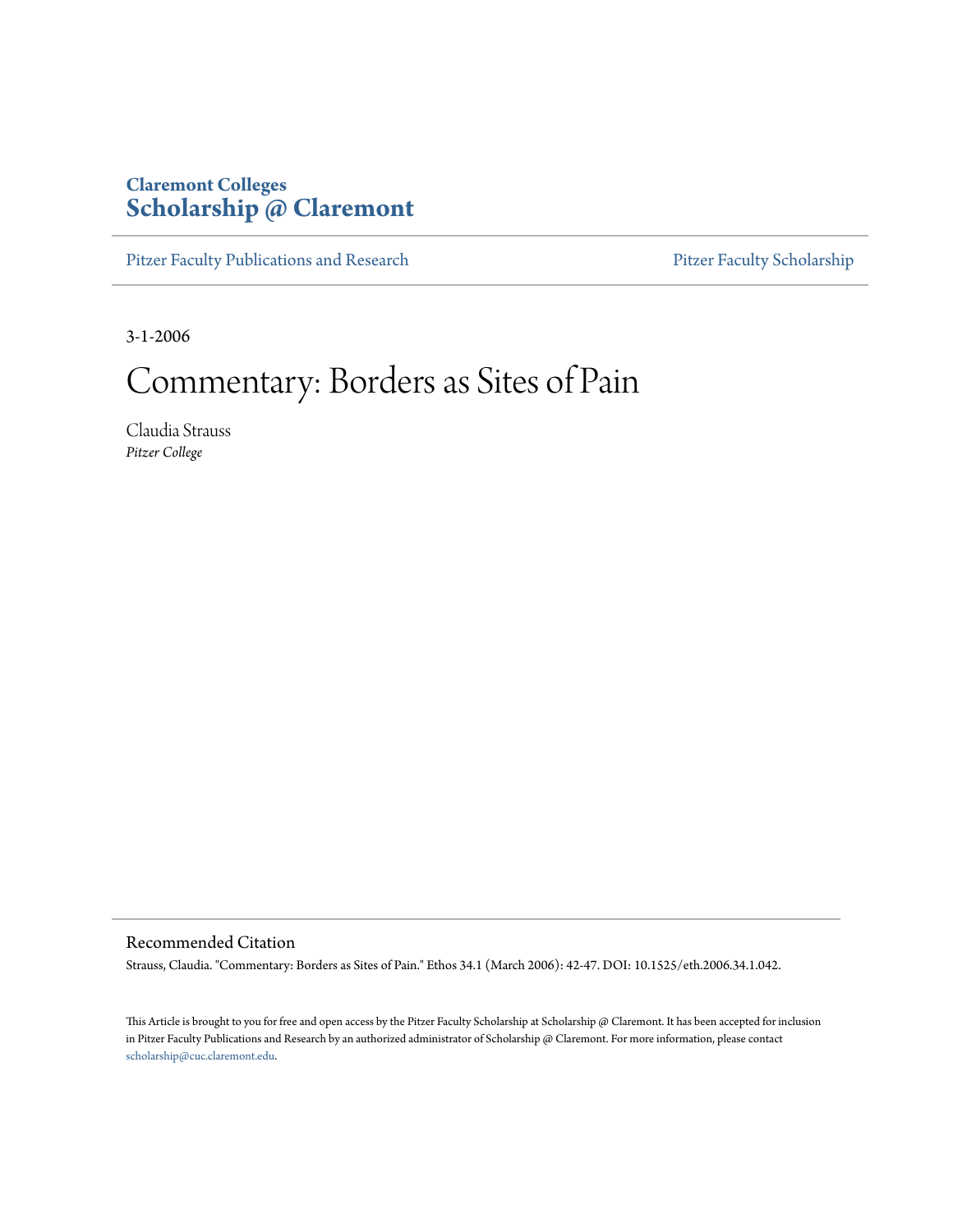## **Commentary: Borders as Sites of Pain**

Claudia Strauss

I commend Valerie Walkerdine for engaging so deeply with the theme "Anxious Borders: Traversing Anthropological Divides" for the Presidential Forum of the Ninth Biennial Conference of the Society for Psychological Anthropology in April of 2005. In her article, she discusses two sorts of possibly anxiety- inducing borders, and critiques various postfoundational theorists.

The first is the border between psyche and society. As Walkerdine notes astutely (this issue), some anthropologists have contributed to the canard that the self is a modern invention by conflating atomistic individuals (which are distinctively modern and Western) with interior subjectivity (which is universally experienced). Walkerdine's case studies demonstrate the difficulty of simply getting over our pasts, hence the ways in which our subjectivities depend on more than our momentary subject positions.

For the remainder of my discussion, I consider Walkerdine's second point that social borders—especially those of class and work—are sites of pain. She illustrates that contention with stories of working-class British women who had university educations and moved into the middle class but never felt they fully belonged, of workers in South Wales who are dislocated by the closing of their central mine or manufacturing plant, and of Australian manufacturing workers who are trying, sometimes with great difficulty, to remake themselves as flexible service and sales workers. I was intrigued by the implication for theories of motivation. Generally, we focus on drives or the pull of desired goals, but Walkerdine's examples remind us that action is not only impelled by positive

ETHOS, Vol. 34, No. 1, pp. 42–47, ISSN 0091-2131, electronic ISSN 1548-1352. ©2006 by the American Anthropological Association. All rights reserved. Please direct all requests for permission to photocopy or reproduce article content through the University of California Press's Rights and Permissions website, http://www.ucpress.edu/journals/rights.htm.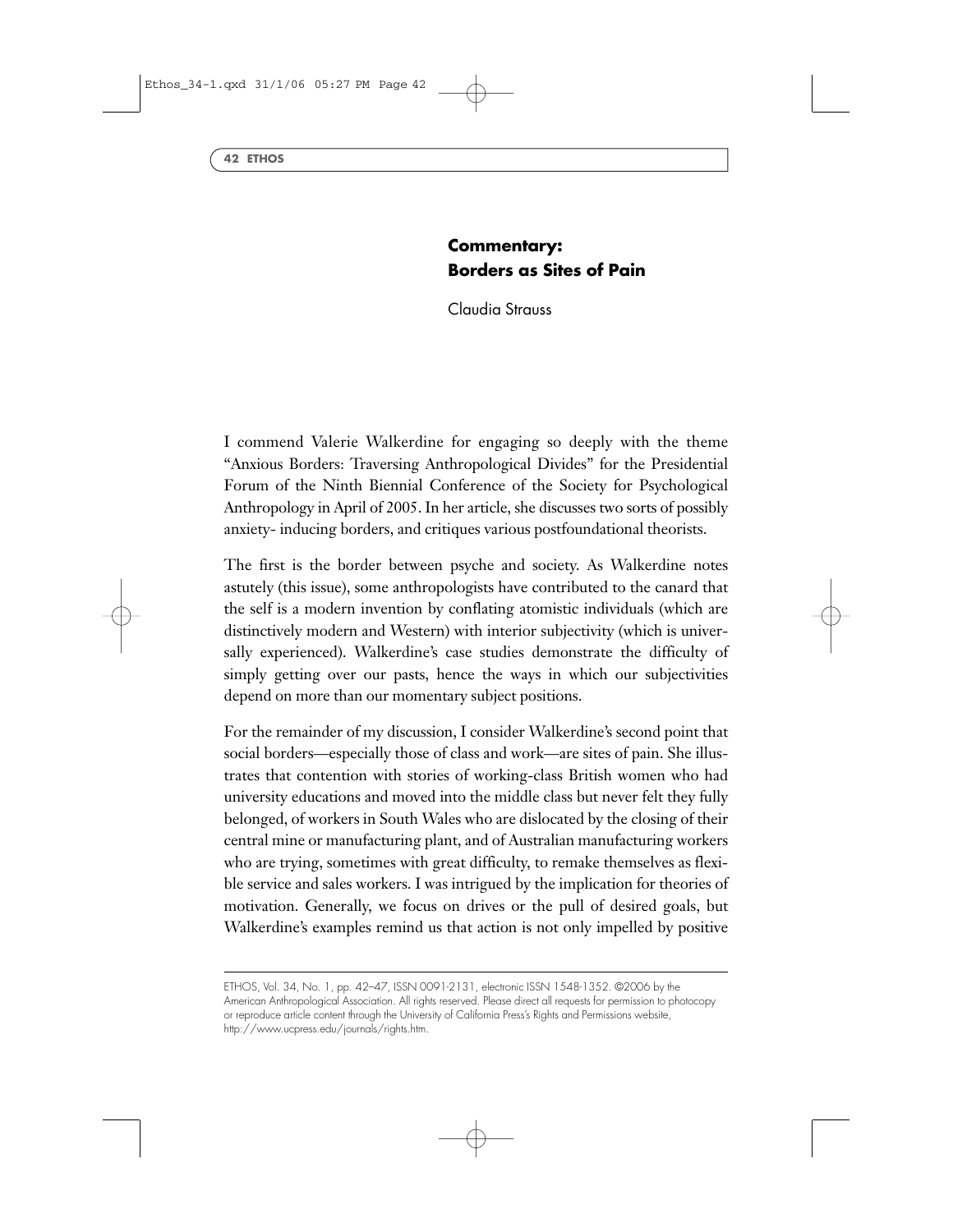desires but also can be inhibited or deflected by guilt, anxiety, and melancholia. I am thinking of Susan, who does not take full-time lectureships because she wants to remain connected to her parents through shared poverty, or Jim, downsized out of his manufacturing job, who is willing to make a midcareer change to contract cleaning work, but balks at taking on the personality of an enthusiastic salesman for his services and so cannot get work. Her interview excerpts effectively illustrate her contention that the celebration of such class and work identity crossings as "hybridity" overlooks the psychological conflicts that can ensue from changed or mixed identities.

So, I agree such crossings can be difficult, but are they necessarily? At one point, Walkerdine makes the sweeping statement, "Living on borders must, in this analysis, always be anxious because there is always a duality that cannot be contained, there is always an excess that cannot be tamed to produce the normal individual. This border, therefore, for the subject who is an object of the gaze of power must always be a site of pain" (this issue). I am skeptical. Does it work the same way for all borders and all people? How about the borders between other kinds of identities (e.g., student to worker, or single to married to divorced, or the ones crossed every day between who we are in private and who we are in public)? The Foucauldian discourse is little help: If there is an "excess that cannot be tamed" should that not cause anxiety in the gazer instead of the gazed on? Are categories of normality really the problem for people like Susan and Jim?

Elsewhere in the article, Walkerdine presents more psychologically sophisticated theories of border anxiety. For example, she discusses the guilt of upwardly mobile women like Susan as a kind of survivor's guilt or perhaps guilt about abandoning family (this issue). She contrasts Jim with others who do adapt to new class and work identities. These are good steps toward a more careful understanding of identity border-crossing anxiety.

### **Contrasting Cases**

To arrive at a more comprehensive explanation, I thought of some contrasting cases among people whom I have interviewed. "Barbara Park," an African American lawyer with a degree from Harvard Law School, and her husband, "Howard Flemings," an African American engineer, also underwent considerable upward mobility, and, in Howard's case, took on contract work without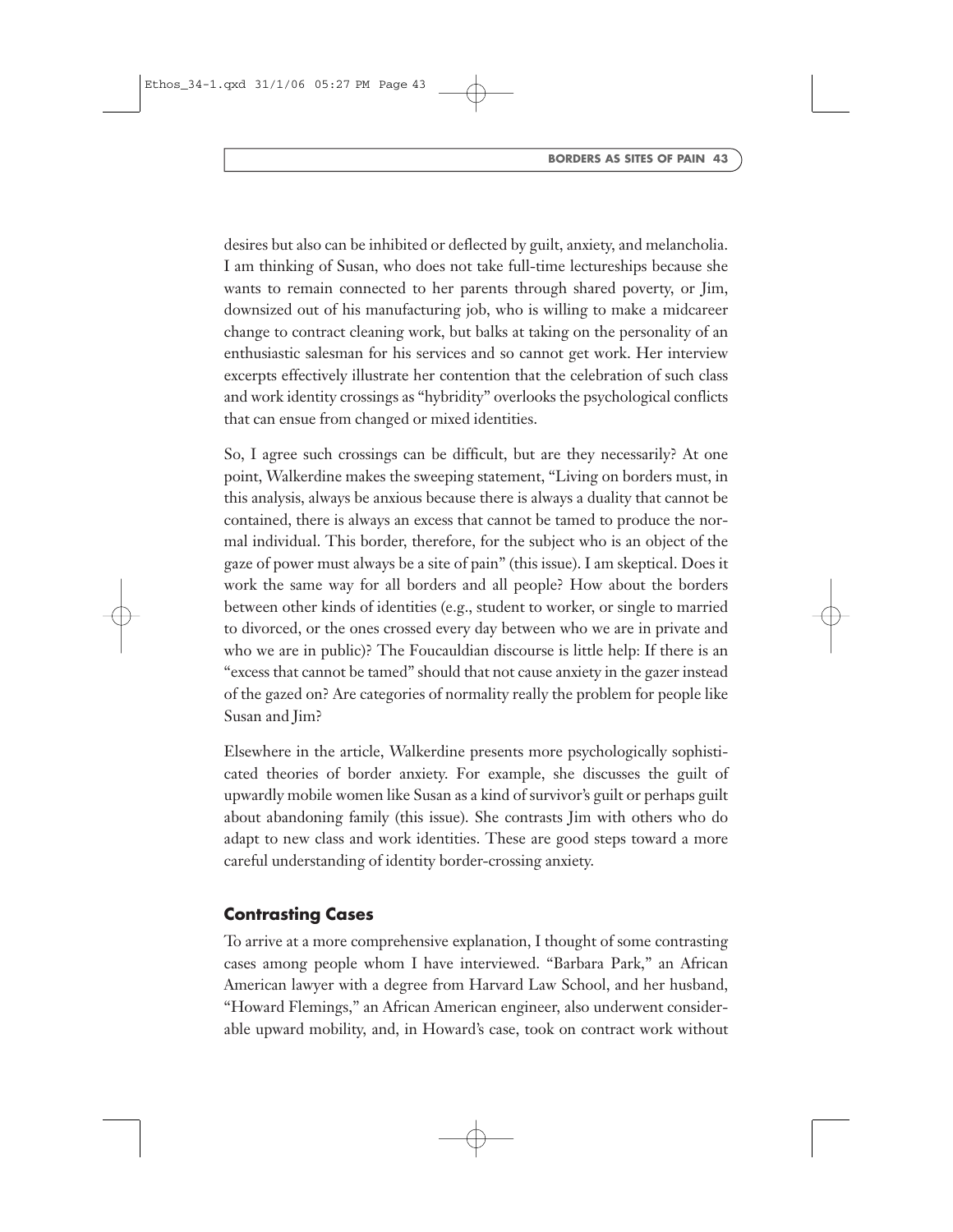any apparent unease. They were in their thirties when I first interviewed them in 2000. Barbara's father was a truck driver who supported a family of seven on an annual income of \$28,000 in his best years. Howard's father had been an insurance agent but was disabled in a freak accident, then he left the family when Howard was in high school. Their current careers put them in an economic bracket that until recently was out of reach for many African Americans. Still, this border crossing was hardly a source of guilt or pain for them:

Howard: We're just dealing with a couple issues in life. Barbara was saying the other day that she was wondering what's our goal, main purpose in life . . . she was saying her big goal was to become rich and she said, "What's your big goal?" and I said, "To support you in becoming rich. I'm here for moral support."

A contrasting example is provided by "Willowstar," whom I interviewed in 2005. She experienced considerable pain in her high school years as a result of her racial and ethnic border crossing. She is of mixed racial background (Irish, German, and Native American on her biological mother's side and African American and/or Puerto Rican on her father's side) and, to further complicate matters, although by appearance she would be categorized by most casual observers as African American, she was adopted by a white, highly educated, Jewish woman. Growing up in North Carolina in the 1970s and 1980s she felt out of place:

I was neither black nor white, which at that time was mostly black and white. [. . .] And I was nowhere on either end, mostly. Like I was not dark enough to be black. But I was expected to be black. It was assumed culturally that I would be black, like this is something that we're all born into, regardless of my white Jewish mother, who's an educator. [. . .] I was seriously affected, and found myself very angry by the end of high school.<sup>1</sup>

Interestingly, Willowstar found greater acceptance among working-class white students than from either wealthier whites or blacks (most of whom, in the public schools, were working-class or poor). Willowstar does fit Walkerdine's description of someone for whom living on the border was painful, but Howard and Barbara do not.

I propose that to explain when people feel pain or anxiety at such identity border crossings we need to consider all of the following: (a) Structural and social obstacles; (b) how shared social discourses interpret obstacles; (c) real or fictional examples of people like you crossing that border, information on how to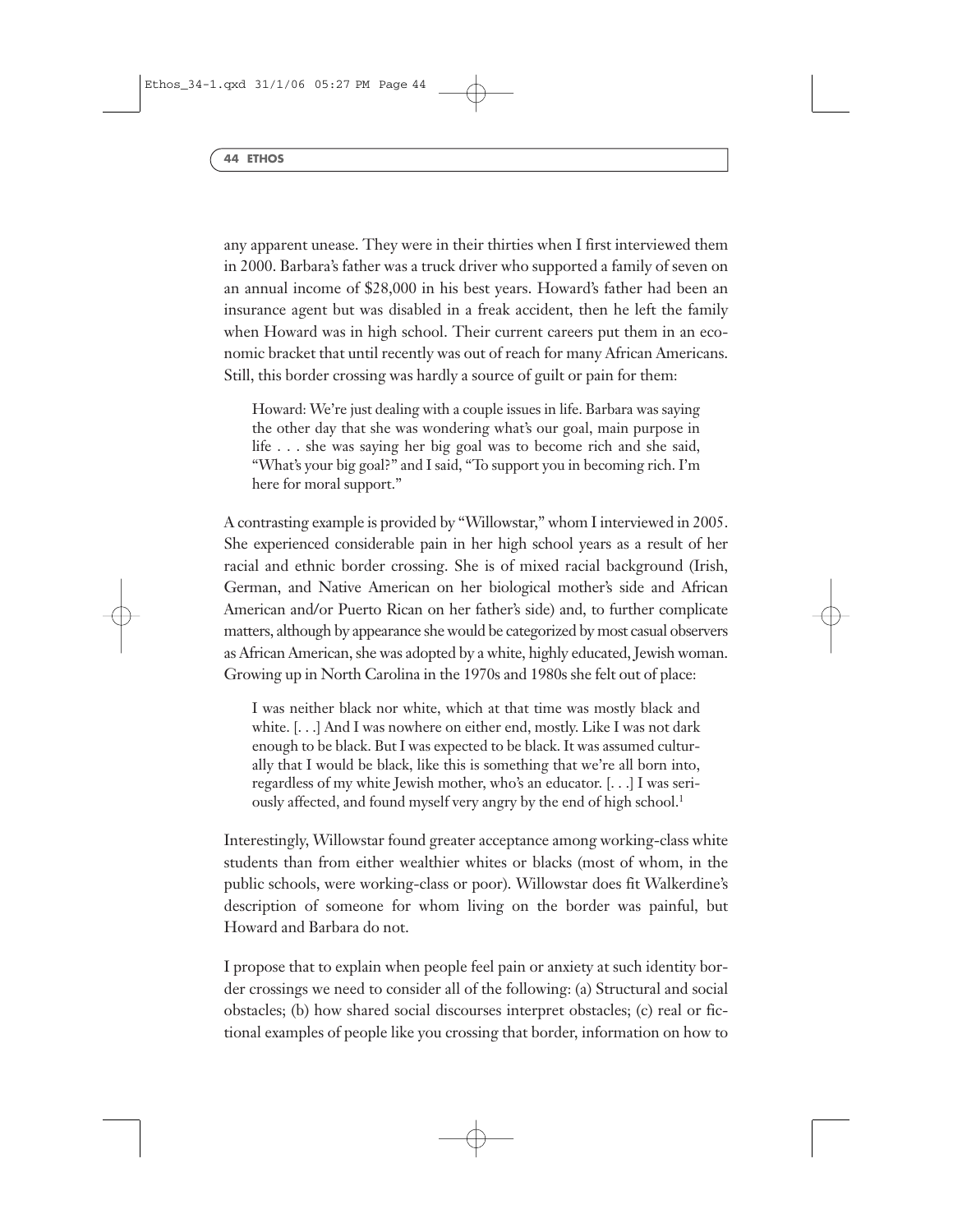do it, and emotional support; (d) learned dispositions (habitus, schemas); and (e) emotionally salient memories and conscious identities. As should be apparent, this approach combines various psychological (Vygotskian, cognitive schema, identity theory) and social theoretical perspectives.

Consider first how the above model would explain the seeming lack of anxiety experienced by Barbara and Howard in their upward mobility. It is highly relevant that they are only in their thirties, so have not had to face the extreme hostility that upwardly mobile African Americans were threatened with in previous generations in the United States. And their interpretation of obstacles has been greatly shaped by widespread social discourses that tell people they can achieve economic success regardless of their upbringing. Barbara subscribed to the individual achievement ethic:

I'm a big believer in personal responsibility and accountability and there's got to *be* something that says, "This is my contribution to this." I don't wallow in the fact that I wasn't, I'm not on the same level as everybody else, but I take what I've got and I make the best out of it.

Barbara and Howard were also personally acquainted with wealthy African Americans, including a close friend who in 2000 had made his first million dollars trading stocks and a professional couple who owned several fast food restaurants and lived in a 6,000-plus square foot home. They had received helpful information at critical stages in their careers. Barbara was particularly grateful for the encouragement of a college advisor who gave her the idea of going to law school, advised her to apply to the top schools, and then told her which schools those were. Although the cosmopolitan scene at Harvard required a major adjustment for Barbara, coming from her insular life in Louisiana, the skills she had honed as a voracious reader, articulate speaker, and hard-working student transferred to law school and her work first as a lawyer, then later in the corporate world. Finally, it is important to note that from an early age Barbara had the identity of a high achiever and Howard was "money hungry," identities that were encouraged by their families. Unlike some of the examples described by Walkerdine, although Barbara and Howard had left their families geographically and economically, they did not have to reject family values in their upward mobility.

The case of Willowstar is different. At her high school she was met with ignorance (e.g., questions about why she had freckles), harassment, and exclusion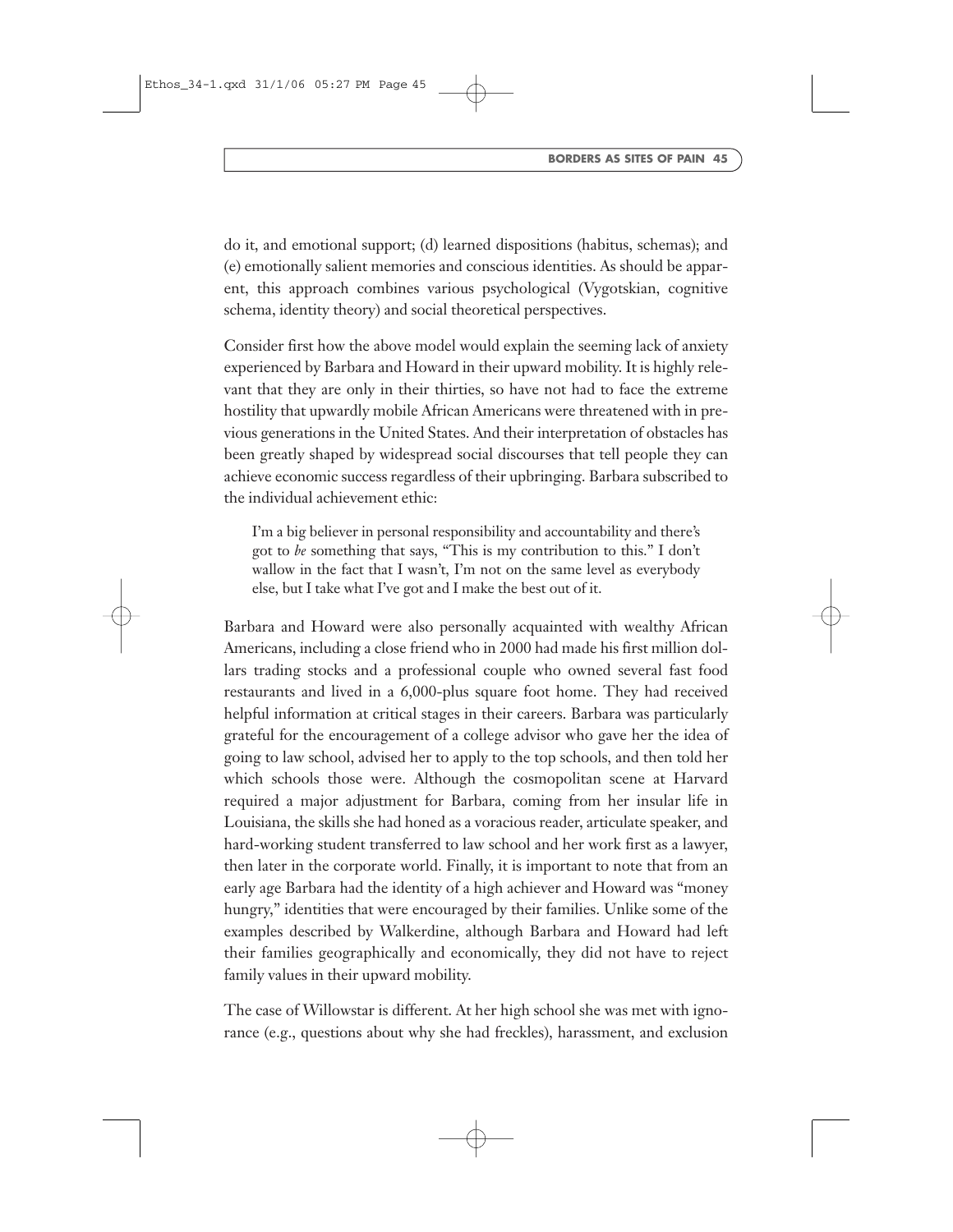from classmates who lacked the schemas to interpret the disjunctures between her physical traits (not typical of any racial type), cultural heritage (white, Jewish, middle class), and identity (white working class). She felt she had to remake herself at the most basic level of habitus:

I spent four years hanging out in housing projects, trying to be what I was told I was supposed to be. I was expected to be black. So how could I figure that out?  $[...]$  I'd go to the projects, and still try to you know, memorize music, I would memorize all kinds of physical behaviors and walks and things like that.

Yet it is too simple to say that mixed racial identities inevitably cause pain in the United States. Willowstar's family lived in San Diego for a year. There she found many others like herself:

And there was a whole spectrum of colors. And a whole spectrum of *shades* of those colors. And a whole spectrum of *cultures* of those shades of those colors. And I realized that there was nothing wrong with me.

For Willowstar, the pain of identity crossing was generated by the hostility she faced in her North Carolina high school, which in turn was the result of the scarcity of role models and relevant schemas, learned dispositions that were out of sync with her peers, and, as a result, identity confusion. It was not inherent in the border crossing itself.

#### **Conclusion**

Walkerdine's article is an important corrective to postmodern celebrations of hybridity that overlook the psychic conflict that can follow from cultural, economic, and social dislocation. Indeed, I have talked to U.S. workers who felt promotions to management would be a betrayal, and after Walkerdine's talk a U.S. colleague told me she had identified with the out-of-place feelings experienced by Walkerdine's upwardly mobile British interviewees at another level, going from a middle-class family and public high school to a college where the student culture was set by wealthy prep school students. However, we should also not impute pain where there is no hint of its existence (pace Walkerdine this issue, n. 2), and Barbara and Howard agreed with my analysis that this had not been a problem for them. More generally, the anthropological literature records a wide variety of reactions to upward mobility, participation in the new